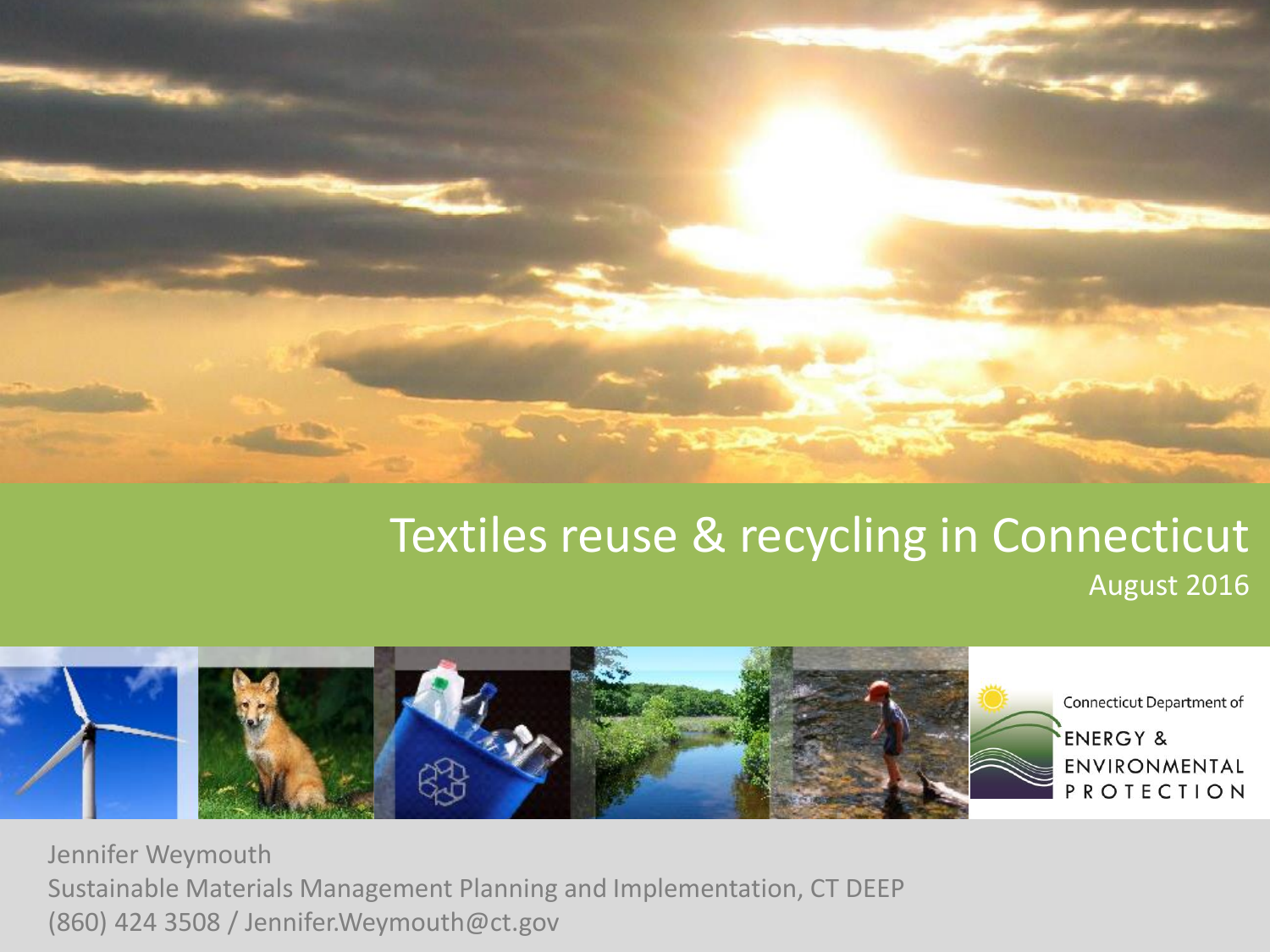#### Opportunity for diversion



Connecticut Department of

ENVIRONMENTAL PROTECTION

**ENERGY &** 

Overall composition of MSW disposed in CT, 2009

#### \*Textiles category does not include carpet

CT Solid Waste Characterization, 2009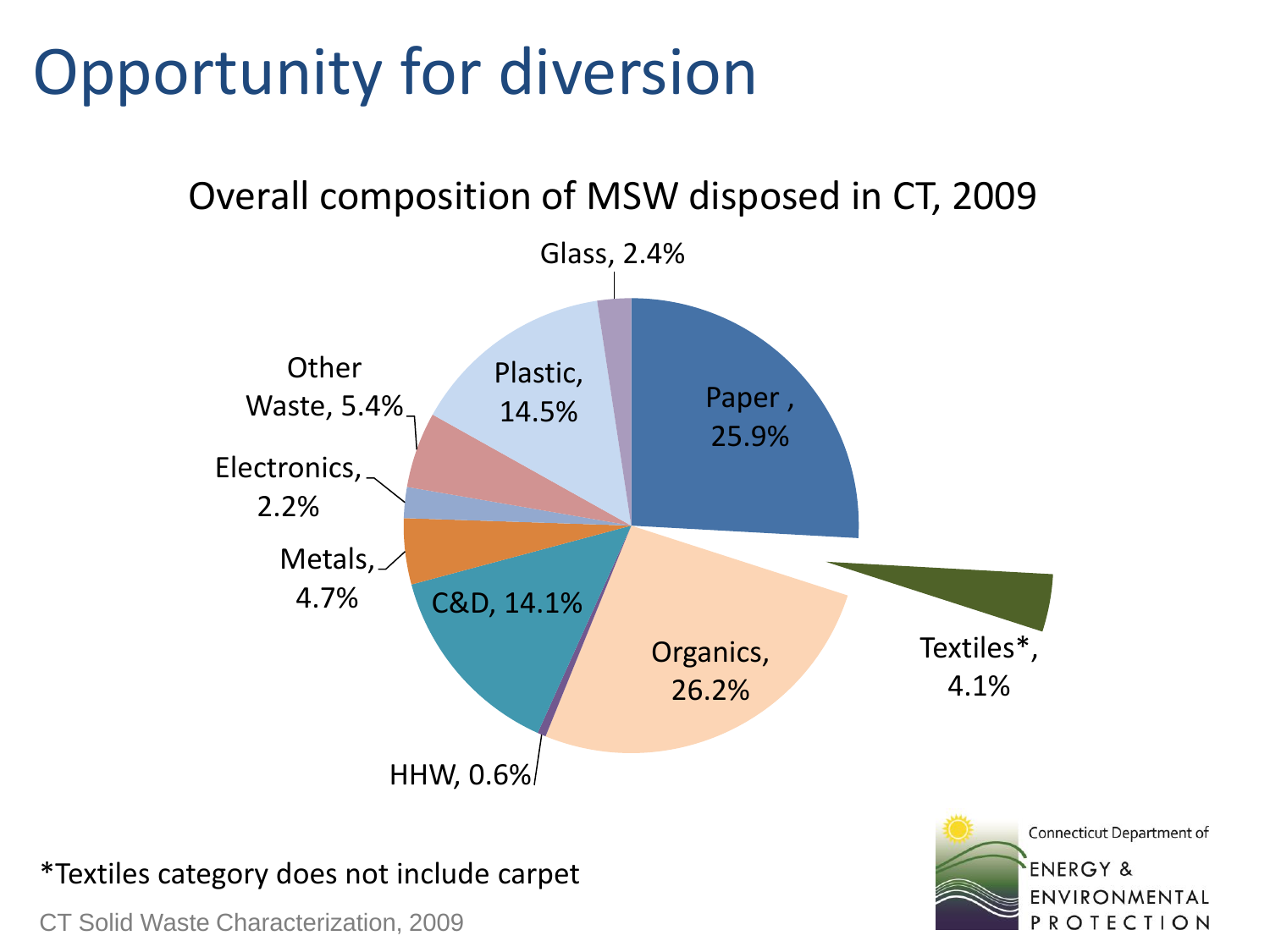#### Valuable materials in CT's trash

Total: 96,520 tons

26% Non-residential  $(24,702 \text{ to} \text{ns})$ 

74% Residential (71,819 tons)

- Potential for statewide savings of \$5.7 million from avoided disposal costs\*
- Potential revenue



\*Used average tip fee of \$60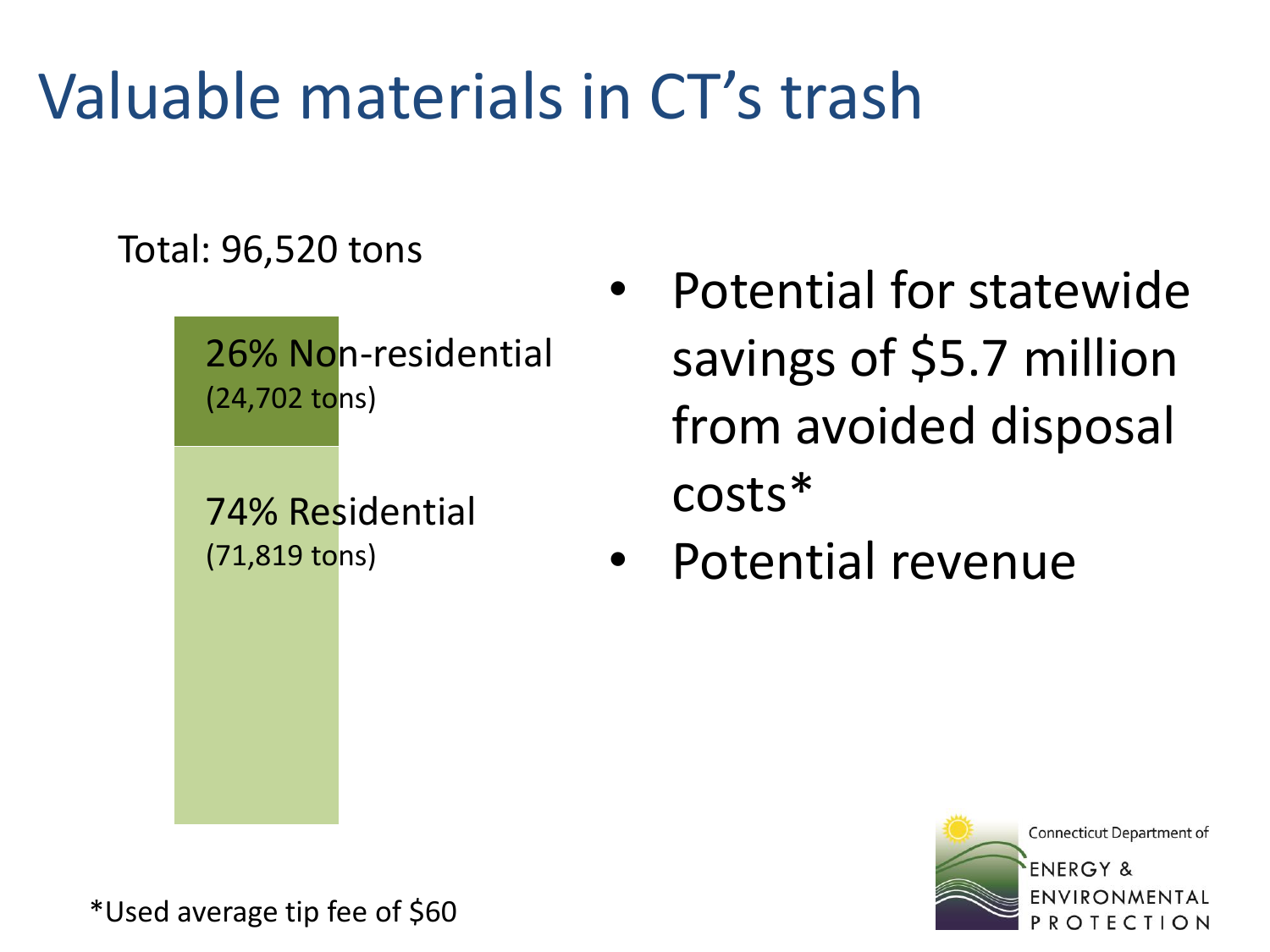# Understand current landscape and build awareness

- Identified stakeholders in CT/region
- Held statewide dialogue in June 2013
	- Learned the basics of how textiles are collected, sorted, and processed
	- Learned about CT specific laws
- [Developed CT DEEP Textiles Reuse and](http://www.ct.gov/deep/cwp/view.asp?a=2714&q=537718&deepNav_GID=1645) Recycling webpage
- Publicized via DEEP newsletters and social media

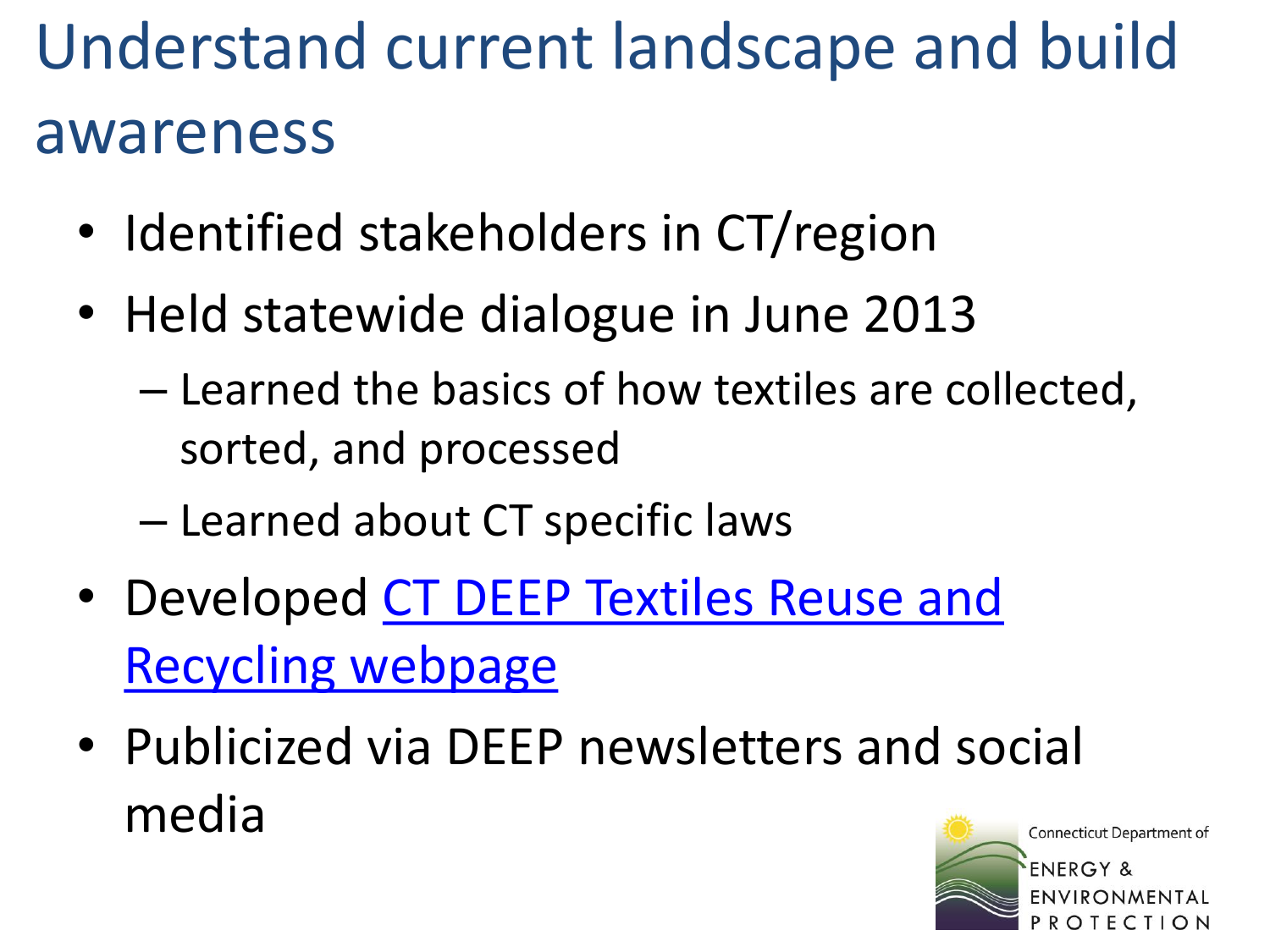# Consistent message for increased diversion

- Collect or donate ALL textiles (clothing, shoes, linens, sheets, etc.) except if wet, mildewed or saturated with petroleum products
- Textiles that are not reused are recycled only 5% of collected textiles are discarded

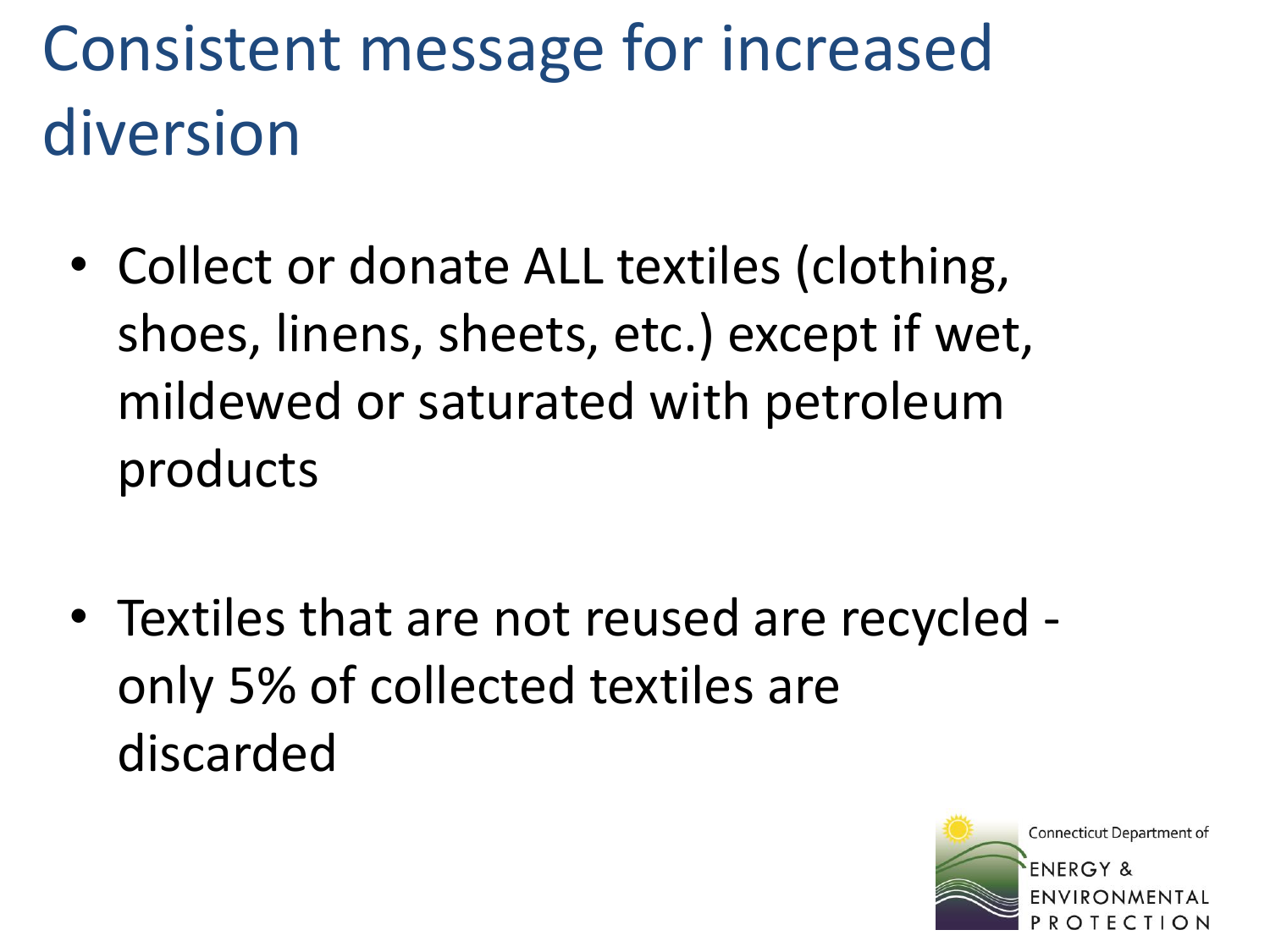#### More municipalities reporting collecting textiles 250 tons

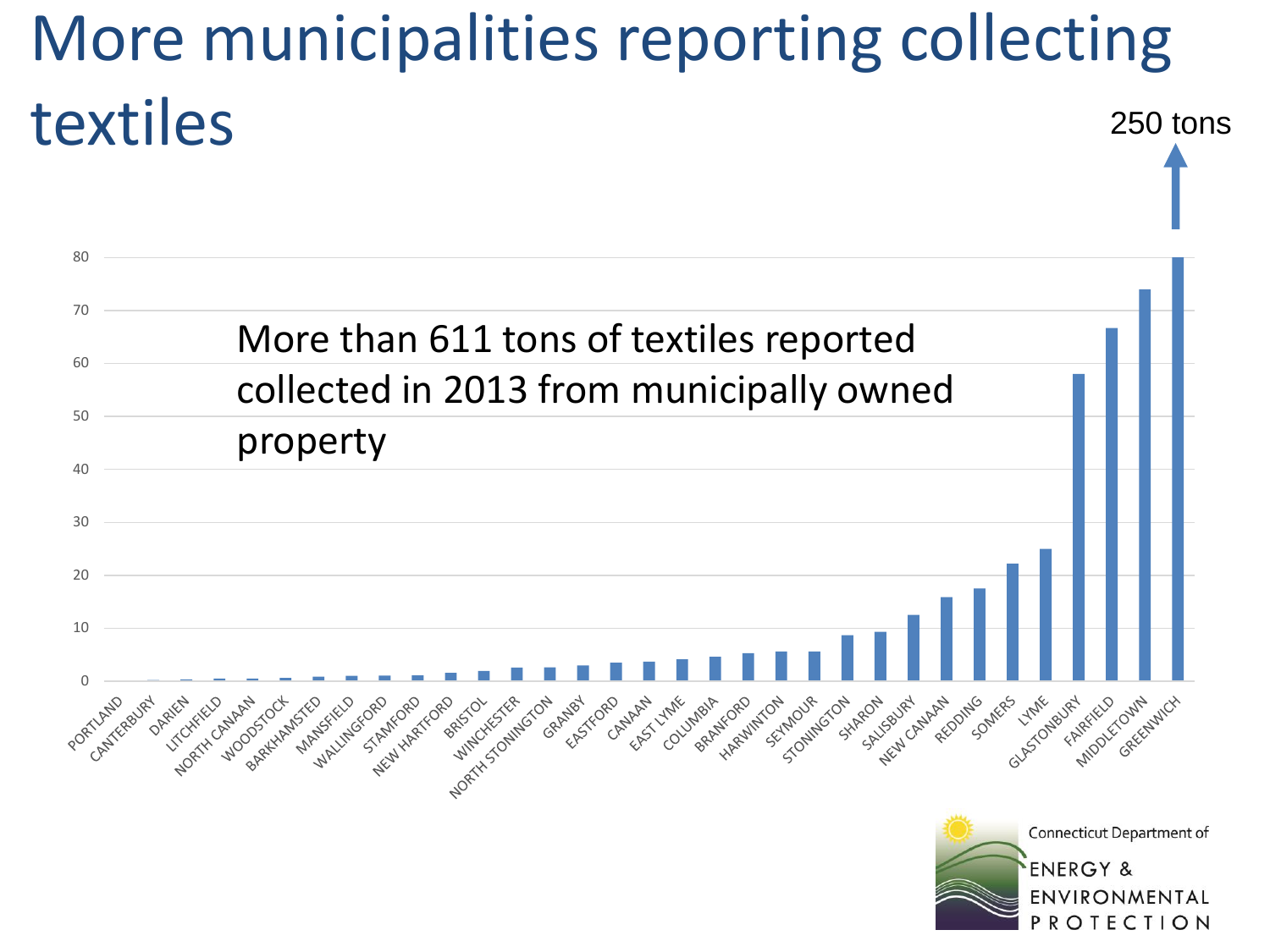# Creating buzz about textiles in CT

• 9 towns participating in a regional master contract for textiles collection



- Salisbury School clothing and textile reuse
- CRC tour of Goodwill Facility